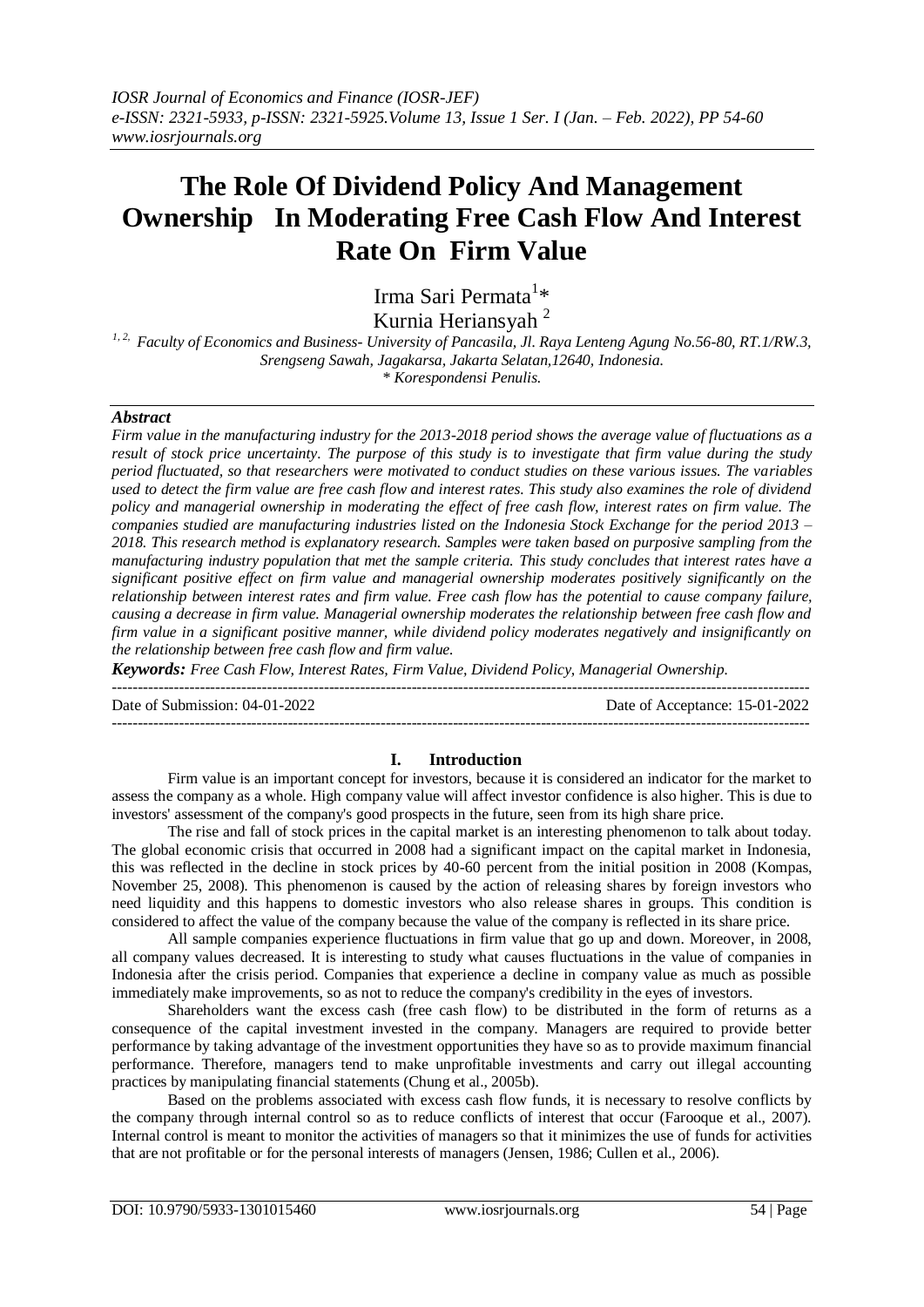The phenomenon on the Indonesia Stock Exchange shows the minimal number of companies that have positive free cash flow. Many companies in Indonesia are in a low or negative free cash flow position (Yudianti, 2003). The free cash flow has not been maximized into an investment opportunity for the benefit of the company (Yudianti, 2003).

Agency problems that arise due to information inequality require resolution through internal performance mechanisms (Farooque et al, 2007). The resolution of agency problems through dividend policies and forms of ownership is an interesting phenomenon to study (Murhadi, 2008). This phenomenon is related to the structure of share ownership that requires supervision of manager activities and dividends as a form of increasing firm value.

## **Firm Value: Concepts and Theories**

Firm value is very important because it reflects the company's performance which can affect investors' perceptions of the company. A high company value will make the market believe about the current state of the company or the prospects of the manufacturing industry in the company's future at this time or the company's prospects in the future (Wijaya, 2015). For the manufacturing industry that issues shares in the capital market, the price of shares traded on the Indonesian stock exchange is an indicator of company value. The higher the stock price of a company, the higher the value of the company, this has an impact on the greater prosperity of the owner of the company. The higher the stock price of a manufacturing industry, the higher the value of the company which has an impact on the prosperity of the owner of the company. In this study, firm value can be measured using Tobin'Q.

The main indicator of the value of the company can be measured from various points of view. The value of the company is said to be good when viewed from a certain point of view. Firm value can be seen from free cash flow, interest rate, dividend policy, managerial ownership. Based on this the researcher wants to know the effect of free cash flow, interest rate on firm value and if moderated by dividend policy, and managerial ownership.

## **Free Cash Flow and Company Value**

Free cash flow owned by the company has great benefits in an effort to increase the value of the company. These benefits include improving the welfare of shareholders and managers in the form of dividend distribution, as a source of internal funding through company operational financing. The results of the study (Rofizar & Arfan, 2013) show that free cash flow has a significant positive effect on firm value. The results of research that do not support are (Murhadi, 2008) showing that free cash flow has a significant negative effect on stock prices, because the availability of high free cash flow allows moral hazard to management, so it can reduce firm value. The results of Muhardi's research are in accordance with the results of research (Arieska & Gunawan, 2011) which show that free cash flow has a negative and significant effect on firm value. (Zeitun et al., 2007) found that free cash flow has a positive and significant impact on company failure. The results of this study support the agency theory, especially the free cash flow theory that the higher the free cash flow will have a negative impact on firm value and increase the potential for misuse of corporate cash flows. The high free cash flow owned by the company will indicate that the company is healthier, because the company has free cash available indicating that the company is in good condition. Research conducted by Al Zararee (2014), Tommy (2010) shows that free cash flow has a significant positive effect on firm value. The hypotheses proposed in this study are:

H1: The influence of Free cash Flow on the value of the company

## **Dividend Policy Plays a Moderate Role in the Effect of Free Cash Flow on Company Value**

The free cash flow variable is a source of conflict of interest between shareholders and managers (Oprea, 2008). , 2003). Dividend policy is needed to strengthen the relationship between free cash flow and firm value. The role of dividend policy with efforts to reduce conflict between principal and agent as a signaling function. Based on the results of previous studies in accordance with agency theory, the following hypothesis is formulated:

H1.1: Dividend Policy strengthens the relationship between Free Cash Flow with Company Value

# **Managerial Ownership Moderates the Effect of Free Cash Flow on Company Value**

The existence of a conflict of interest between shareholders and managers as well as asymmetric information causes agency costs to be incurred by the company so that in the long term it will reduce the company's financial performance. This information inequality causes moral hazard and adverse selection by management. Management assumes that the contract they entered into with the company did not work as expected. This condition creates asymmetric information between managers and shareholders regarding the use of free cash flow so that it has the potential to cause a conflict of interest and have an impact on the company's financial performance. Efforts to reduce conflicts between principals and agents include the role of managerial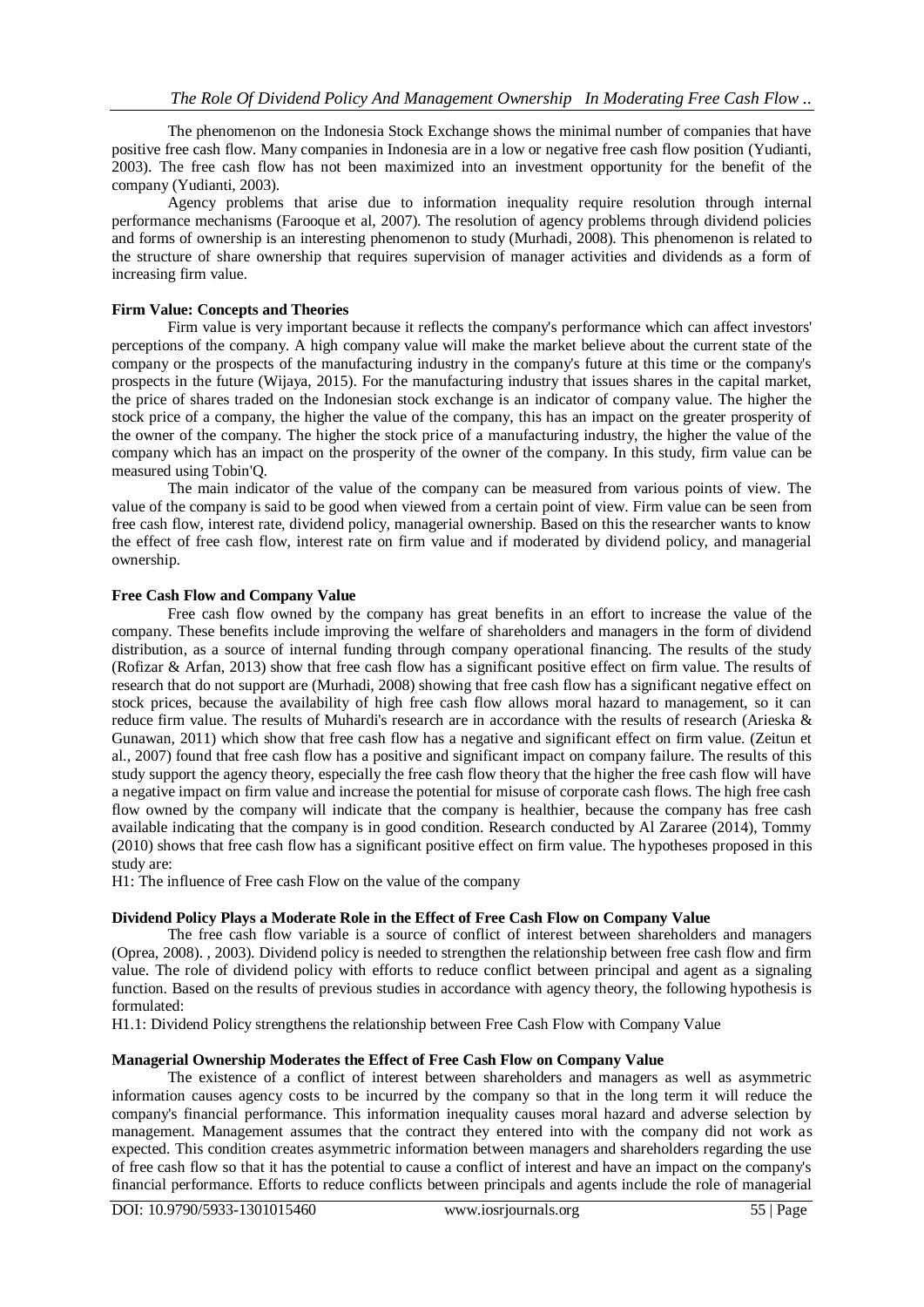ownership structure as a monitoring function. The role of managerial ownership is expected to increase firm value.

H1.2: Managerial Ownership strengthens the relationship between Free Cash Flow with Company Value

## **Interest Rate and Firm Value**

The results of the research presented (Tandelilin, 2010) show that high interest rates affect the present value of the company's cash flows, so that existing investment opportunities are no longer attractive. This makes investors no longer interested in investing which results in stock prices and company value also decreasing. The results of this study are in line with research conducted by (Sujoko and Ugy Soebiantoro, 2007) which says that the interest rate variable has a negative and significant effect on firm value. Rising interest rates will encourage people to save, and not invest in the real sector. The increase in interest rates will also be borne by investors, namely in the form of an increase in interest costs for the company. People do not want to risk making investments with high costs, as a result investment will not develop. Many companies experience difficulties in maintaining their lives, and this causes the company's financial performance to decline. The decline in the company's financial performance can result in a decrease in stock prices, which means the value of the company will also decrease. Erlina's research (2015) states that interest rates have a significant effect on firm value. H2 : The influence of interest rates on firm value

## **Dividend Policy plays a role in moderating the effect of interest rates on firm value**

(Setiani, 2013), if interest rates increase, investors are more interested in investing their funds in the banking sector and reduce investor interest in investing their funds in the capital market. If the demand for shares decreases, the share price decreases and the value of the company also decreases, as a signal for investors to invest. Therefore, dividend policy and managerial ownership are needed to strengthen the relationship between interest rates and firm value. The hypothesis that is built based on previous research and signaling theory is formulated as follows:

H2.1: Dividend Policy strengthens the relationship between Level

## **Interest Rate with Firm Value**

Managerial Ownership Plays a Moderate Role in the Effect of Interest Rates on Firm Value Increased managerial ownership helps to link the interests of managers and shareholders towards better decision-making and increases firm value (Ruan, 4 Tian & MA, 2011). With managerial ownership, managers in managing the company are more careful in making decisions because they share in the consequences of making decisions when increasing the value of the company. The hypotheses built based on previous research and monitoring theory are formulated as follows:

H2.2: Managerial Ownership strengthens the relationship between Interest Rates and Firm Value

Based on the theoretical basis and empirical studies regarding firm value, free cash flow, interest rates, dividend policies, managerial ownership, as well as previous studies, the following empirical research model is presented to determine the partial direct effect of free cash flow, interest rates on value companies that are moderated by dividend policy, and managerial ownership, so that the empirical research model can be described as follows: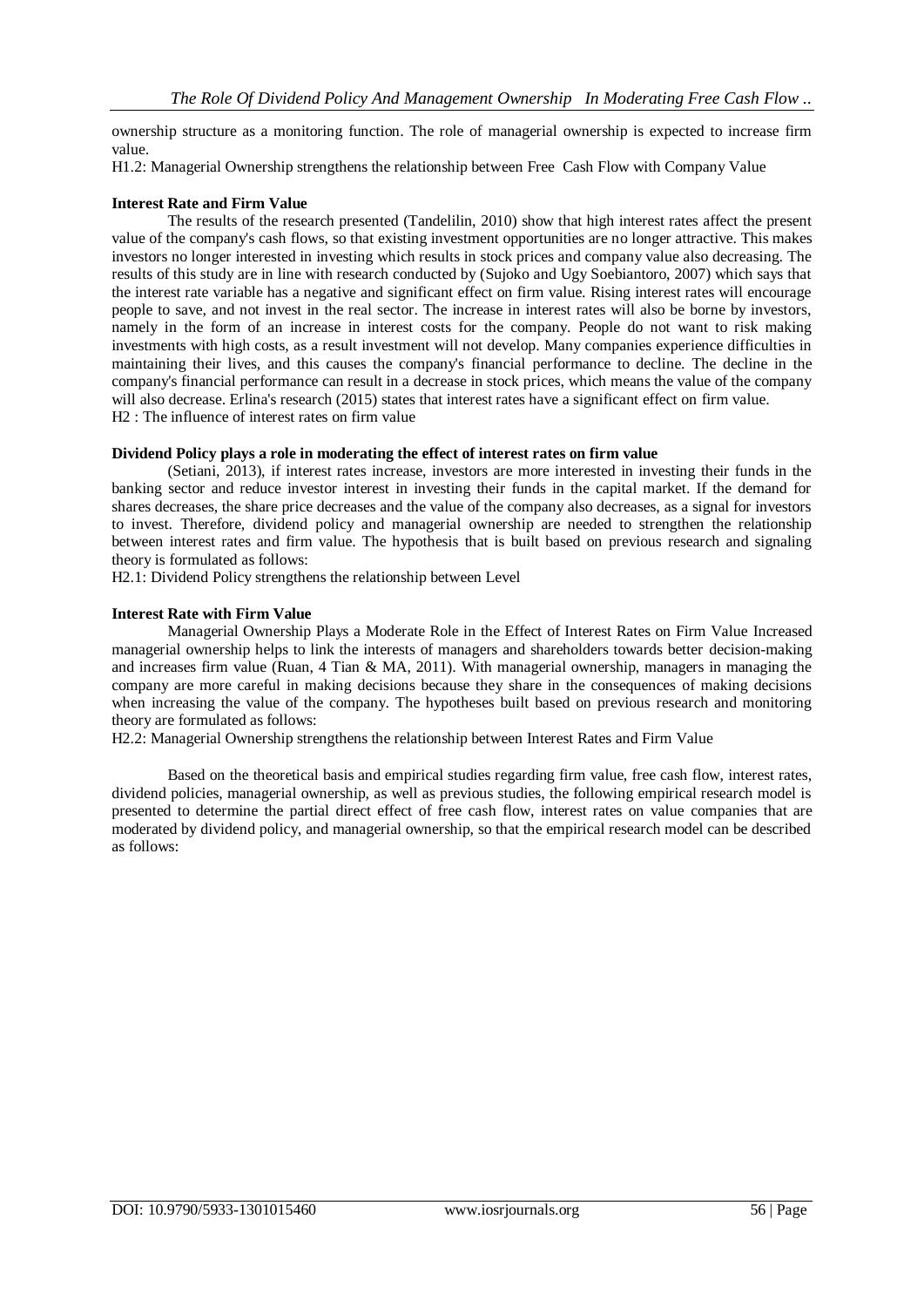

**Figure 1.** Empirical Research Model

# **II. Method**

# **Research design**

The design of this research is literature study and the type of research used is explanatory research, namely research that aims to test a theory or hypothesis in order to strengthen or even reject the existing theory or hypothesis of research results. This explanatory research is basic and aims to obtain information, data information about things that are not yet known. The results of this study are expected to provide an accurate explanation related to the research objectives to be achieved.

# **Population and Sampling Procedure**

The population in this study are manufacturing industrial companies listed on the Indonesia Stock Exchange (IDX) for 6 periods, 2013 to 2018. The determination of the sample used is purposive sampling based on special criteria, namely

# **Variable Operations**

This study uses two independent variables, namely the Free Cash Flow variable and the Interest Rate, while the dependent variable is the firm value variable and two moderating variables.

| rabit 1 variable Operations |                |                                                                                                                         |                                                  |  |  |  |  |
|-----------------------------|----------------|-------------------------------------------------------------------------------------------------------------------------|--------------------------------------------------|--|--|--|--|
| Variable                    | <b>Proxies</b> | Pengukuran                                                                                                              | <b>Scale and</b><br>Reference                    |  |  |  |  |
| Dependent                   |                |                                                                                                                         |                                                  |  |  |  |  |
| Firm Value (Z)              | Tobins'O       | $Tobins'O =$<br>Market Capitalization Ratio + total<br>liabilities + $\textit{inventory}$ – current aset<br>Total asset | Ratio<br>(Reeves et al.<br>2012, Keown,<br>2004) |  |  |  |  |
| Independent                 |                |                                                                                                                         |                                                  |  |  |  |  |
| Free Cash Flow (X1)         | <b>RETA</b>    | $RETA =$                                                                                                                | Ratio                                            |  |  |  |  |

**Table 1 Variable Operations**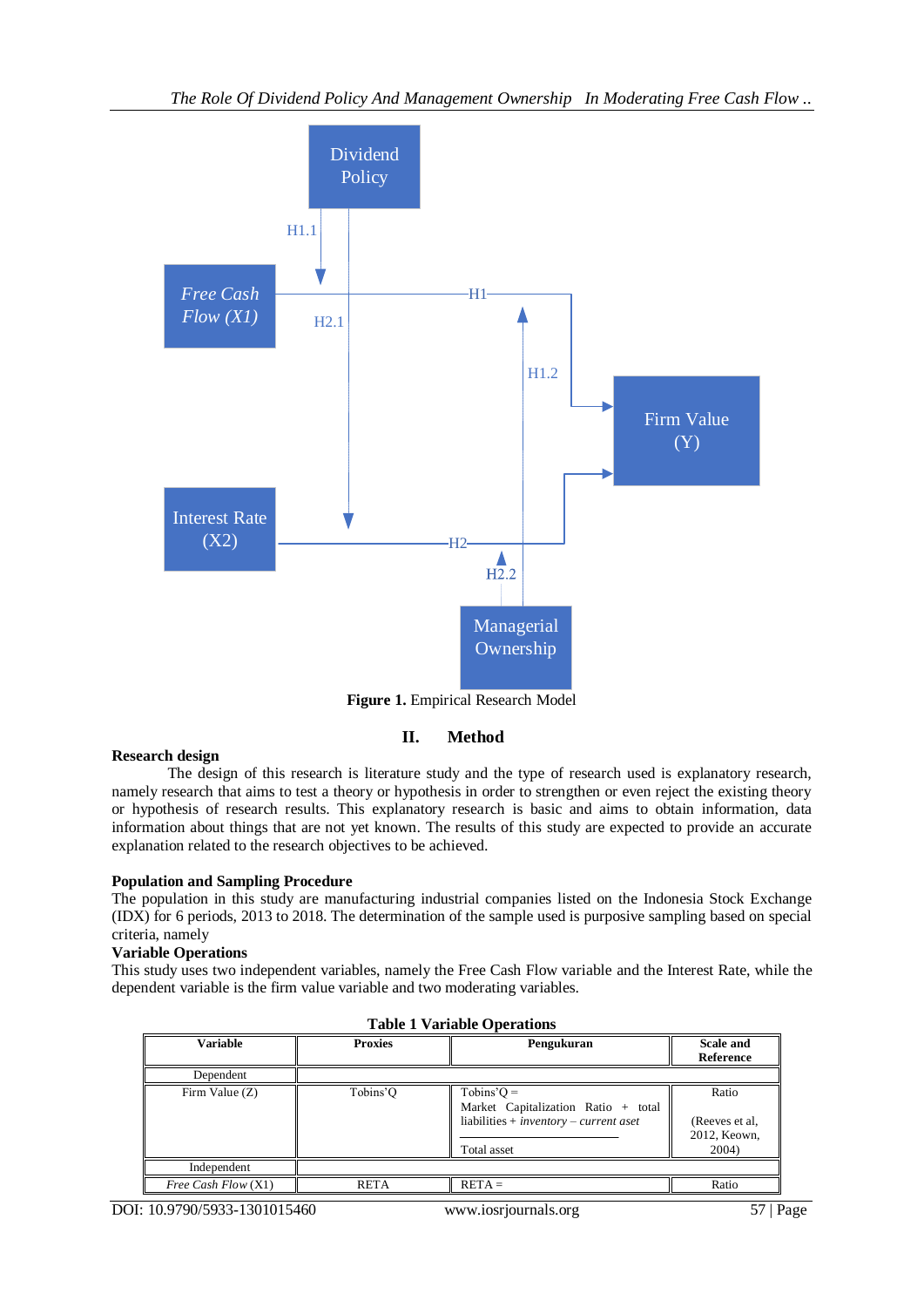|                                           | (Retained Earning to<br>Asset)                  | Retained earnings<br><b>Total Assets</b>                                                                                  | (Chen and<br>Steiner, 1999) in<br>(Nuringsih, 2005)          |
|-------------------------------------------|-------------------------------------------------|---------------------------------------------------------------------------------------------------------------------------|--------------------------------------------------------------|
| <b>Interest Rate</b><br>(X2)              | Nominal Interest rate                           | Nominal interest rate $=$ real interest rate<br>$+$ inflation                                                             | Ratio<br>(Brigham, 2010)                                     |
| Moderating                                |                                                 |                                                                                                                           |                                                              |
| Dividend Policy (M1)                      | <b>DDPR</b><br>(Dummy-Dividend Payout<br>Ratio) | Companies that pay dividends are given<br>a number 1, and vice versa if do not pay<br>dividends will be given a number 0. | Nominal,<br>variabel dummy<br>(Deshmukh,<br>2005)            |
| Managerial Ownership<br>Structure<br>(M2) | <b>MANAJ</b>                                    | $MANAI =$<br>Number of shares owned<br>the<br>by<br>manager<br>Number of shares outstanding                               | Rasio<br>(Chen and<br>Steiner, 1999) in<br>(Nuringsih, 2005) |

## **Analysis Technique**

The analysis technique used in this study is panel data regression, which combines time series data with cross section data so that panel data is data consisting of several individual units observed over a certain period of time. If each cross section unit has the same number of time series observations, it is called a balanced panel, while if the number of observations is different for each cross section unit, it is called an unbalanced panel.

This study contains 102 cross sections (manufacturing industry companies) with the same time series / balanced (annually starting from 2013 to 2018), namely 6 (six) periods. This method using panel data can be used to overcome various data problems in time series such as the lack of a number of research time periods and also to overcome the problem of lack of observation units in cross section data so that by using panel data better estimation results are obtained through increasing the number of observations that have an impact on increasing degrees of freedom. This panel data is also intended to increase the number of research observations when using time series or cross section data the number of observations is limited.

# **III. Results And Discussion**

The initial stage is testing the classical assumptions which consist of tests for normality, multicollinearity, heteroscedasticity, and autocorrelation. The empirical data used in this study shows that the research model has fulfilled all the assumptions so that the interpretation of the panel data regression equation can be carried out.

## **Hypothesis test**

To test the simultaneous significance of the effect of the independent variable (X) on the dependent variable (Y), the F test was performed. Meanwhile, to partially test the significance of the effect of the independent variable  $(X)$  on the dependent variable  $(Y)$ , the t-test was performed. While multiple regression analysis is used to determine whether there is an influence between two independent variables (X) namely Free Cash Flow (X1), Interest Rates (X2) with the dependent variable (Y) namely Firm Value, and if moderated by dividend policy (M1) and managerial ownership (M2)

| <b>Table2.</b> Test Result Filase 1 <i>Obbuness 0</i> 1 Ft |               |            |             |        |  |  |  |
|------------------------------------------------------------|---------------|------------|-------------|--------|--|--|--|
| <b>Hypotesist Test</b>                                     | Koefisien     | Std. Error | t value     | Sign   |  |  |  |
| Constant                                                   | 0.2823        | 0.007652   | 36.89638    | 0.0000 |  |  |  |
| Χ1                                                         | $-0.0002$     | 1.89E-05   | $-8.391543$ | 0.0000 |  |  |  |
| X2                                                         | 0.0490        | 0.013167   | 3.719586    | 0.0002 |  |  |  |
| $X1^*M1$                                                   | $-7.70E - 05$ |            | $-0.315349$ | 0.7526 |  |  |  |
| $X1^*M2$                                                   | 0.000831      |            | 2.211168    | 0.0275 |  |  |  |
| $X2*M1$                                                    | $-7.70E - 05$ |            | $-0.315349$ | 0.7526 |  |  |  |
| $X2^*M2$                                                   | 0.000831      |            | 2.211168    | 0.0275 |  |  |  |
| R Square                                                   | 0.4067        |            |             |        |  |  |  |
| <b>Adjusted R Square</b>                                   | 0.2864        |            |             |        |  |  |  |
| <b>F</b> Statistic                                         | 3.3807        |            |             |        |  |  |  |
| F Statistic Significance                                   | 0.0000        |            |             |        |  |  |  |

**Table2.** Test Result Phase 1 *Goodness of Ft*

a. Dependent Variable: TOBINS'Q

Based on statistical parameters, it shows that the t-statistics of free cash flow (X1) is 8.391543 which is greater in the t-table of 1.645 at a significance of 0.05 or a significant probability value of 0.00 is smaller at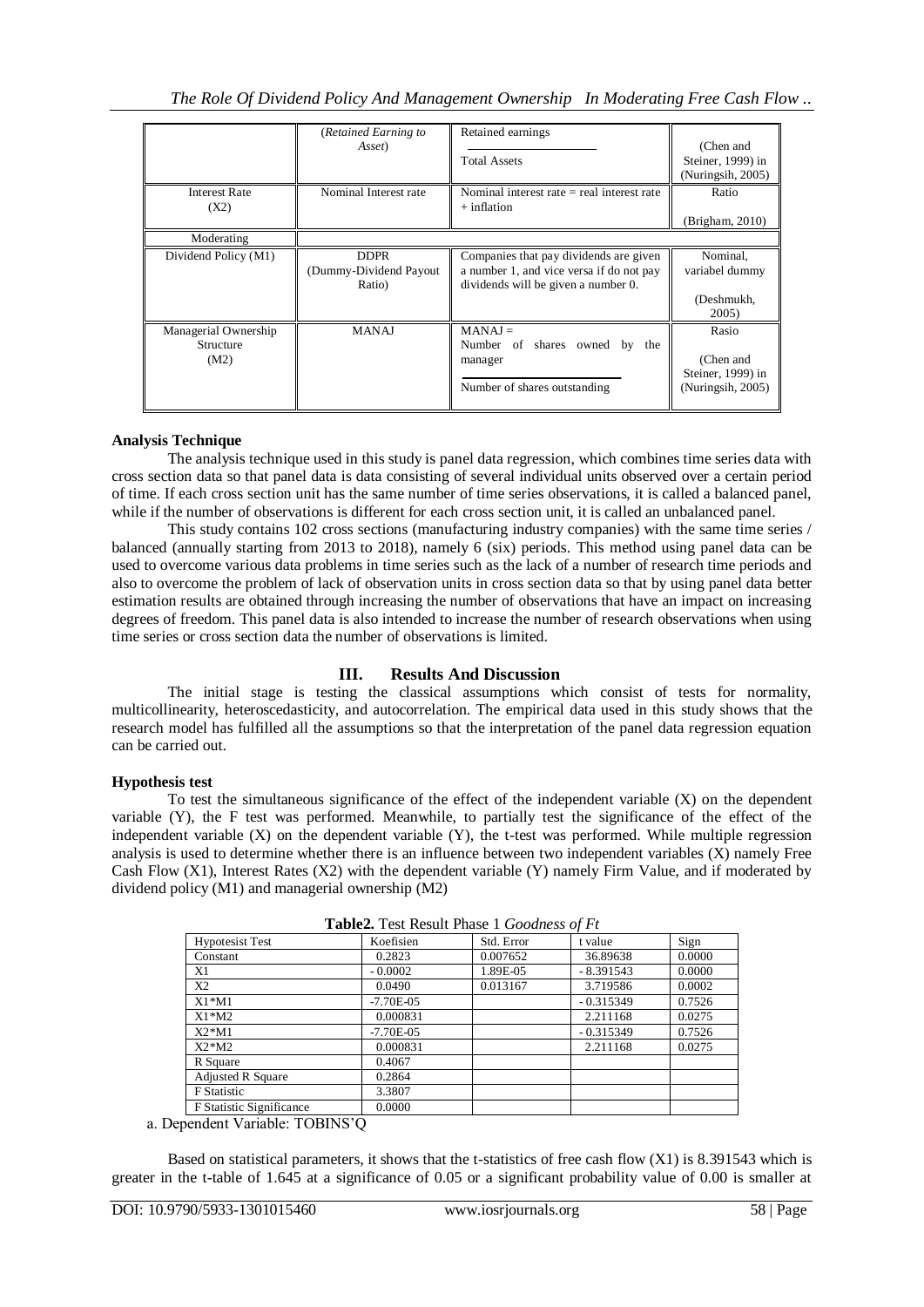0.05, then the decision H01 is rejected, meaning that free cash flow has a significant effect on the value company. Meanwhile, the t-statistical interest rate (X2) is 3.719586, which is greater in the t-table of 1.645 at a significance of 0.05 or a significant probability value of 0.00 is smaller at 0.05, so the decision H02 is rejected, meaning that interest rates have a significant effect on firm value.

The effect of free cash flow and interest rates when moderated by dividend policy (M1) and managerial ownership (M2) shows the t-statistics of dividend policy (M1) of 0.315349 which is smaller on t-table of 1.645 at a significance of 0.05 or a significant probability value of 0.7526 greater than 0.05, the decision H01.1 is accepted, meaning that the dividend policy does not moderate the relationship between Free Cash Flow and Firm Value. While the t-statistic of managerial ownership (M2) is 2.211168, which is greater in the t-table of 1.645 at a significance of 0.05 or a significant probability value of 0.0275 is smaller at 0.05, the decision H01.2 is rejected, meaning that managerial ownership moderates the relationship between Free Cash Flow and the value of the company. Likewise, the effect of interest rates when moderated by dividend policy, managerial ownership on firm value.

## **IV. Conclusion**

1. Effect of Free Cash Flow on company value that Free cash flow has a significant negative effect on company value, meaning that unhealthy free cash flow is applied in the Manufacturing Industry so that it does not increase company value, because the free cash flow of each manufacturing industry during the period 2013 to with 2018 not yet fully implementing efficiency, effectiveness, economy in cash management after deducting investments. Effectiveness of cash management can be done by increasing efficiency and economizing on operating cash flows and investment cash flows that are carried out appropriately, in accordance with the budget and work programs that have been determined by each department on operating cash flows in the form of cash flow receipts and cash flow payments as well as cash flows. investment cash and financing cash flows. Free Cash Flow has a significant negative effect on firm value, identifying that high free cash flow will increase agency conflict and reduce firm value.

1.1. Free Cash Flow to Firm Value when moderated by dividend policy does not strengthen the relationship of free cash flow to firm value. This means that the size of the Free Cash Flow of the manufacturing industry in Indonesia from 2013 to 2018 cannot increase company value when moderated by dividend policy, because dividend policy has not been able to moderate the causal relationship between free cash flow and firm value. This is because the dividend policy is a decision whether the profits earned by the company are distributed to shareholders as dividends or will be retained in the form of retained earnings for investment financing in the future. If the company chooses to distribute profits as dividends, it will reduce retained earnings and will further reduce the total sources of internal funds or internal financing.

1.2. Free Cash Flow to Firm Value when moderated by Managerial Ownership strengthens the relationship of free cash flow to firm value. This means that the size of the free cash flow of the manufacturing industry in Indonesia from 2013 to 2018 can increase the value of the company. This managerial ownership serves as an internal monitoring function of the company and can minimize conflicts between management and shareholders and reduce agency costs.

2. Interest rates have a significant positive effect on firm value. This indicates that the interest rate is not a direct factor for investors' considerations in investing their capital in stocks. Investors see other factors that can be good indicators if they are going to invest in the company. Investors assume that the high interest rate to suppress the rate of inflation.

The findings in this study that interest rates have a significant positive effect on firm value. The interest rate is not a direct factor that can be considered for investors to invest in stocks. Investors see other factors that can be good indicators if they invest their capital in the company. Investors see more of the long-term viability of the company. This is not in accordance with the hypothesis which states that interest rates have a significant negative effect on firm value, due to high interest rates which causes investors not to divert their funds to other instruments such as bonds and others so that firm value will still be used in measuring market performance. share price and return on a number of investments as a form of return given to investors.

2.1. The effect of interest rates on firm value when moderated by dividend policy has no significant effect on firm value. This means that the high interest rate of the manufacturing industry in Indonesia from 2013 to 2018 cannot increase company value when moderated by dividend policy, because dividend policy is underutilized to spur investment activities of companies that have a positive net present value.

2.2. The effect of interest rates on firm value is moderated by managerial ownership having a significant effect on firm value. This means that the size of the interest rate of the manufacturing industry in Indonesia from 2013 to 2018 can increase the value of the company, because management share ownership can optimally function as internal control in controlling interest rates to maintain the company's survival.